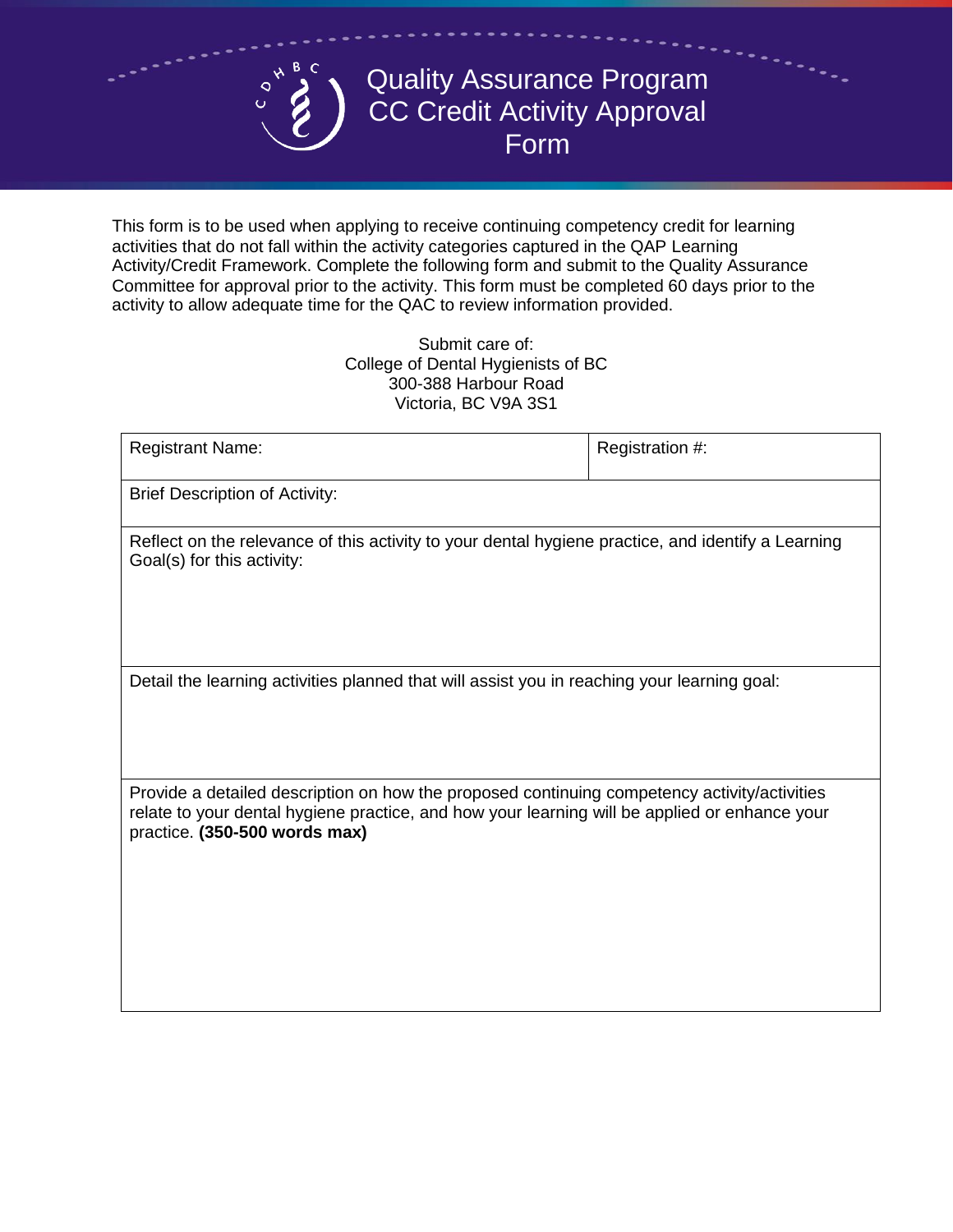| Identify and discuss specific continuing competency principles this learning activity aligns with. |  |  |
|----------------------------------------------------------------------------------------------------|--|--|
| $(250-500$ words max)                                                                              |  |  |

**\****Note: Continuing competency principles can be found [at http://www.cdhbc.com/Professional-](http://www.cdhbc.com/Professional-Development/Quality-Assurance/Online-Learning-PLan/QAP-CC-Principles.aspx)[Development/Quality-Assurance/Online-Learning-PLan/QAP-CCPrinciples.aspx.](http://www.cdhbc.com/Professional-Development/Quality-Assurance/Online-Learning-PLan/QAP-CC-Principles.aspx)*

Projected timeline:

**Start Date:** Completion Date:

Continuing Competency Credits requested: (Maximum 20 credits will be

awarded)

**This section is to be completed after the learning activity and retained as documentation in the event of a continuing competency credit audit.** 

Provide a detailed reflection of how this learning activity has or will enhance your practice, and how the information will be or is being applied. **(250-500 words max)** 

I declare that the information provided in this Other Learning Activity form is complete and truthful and represents the learning activity as outlined.

**Registrant Signature: Date: Date: Date:**